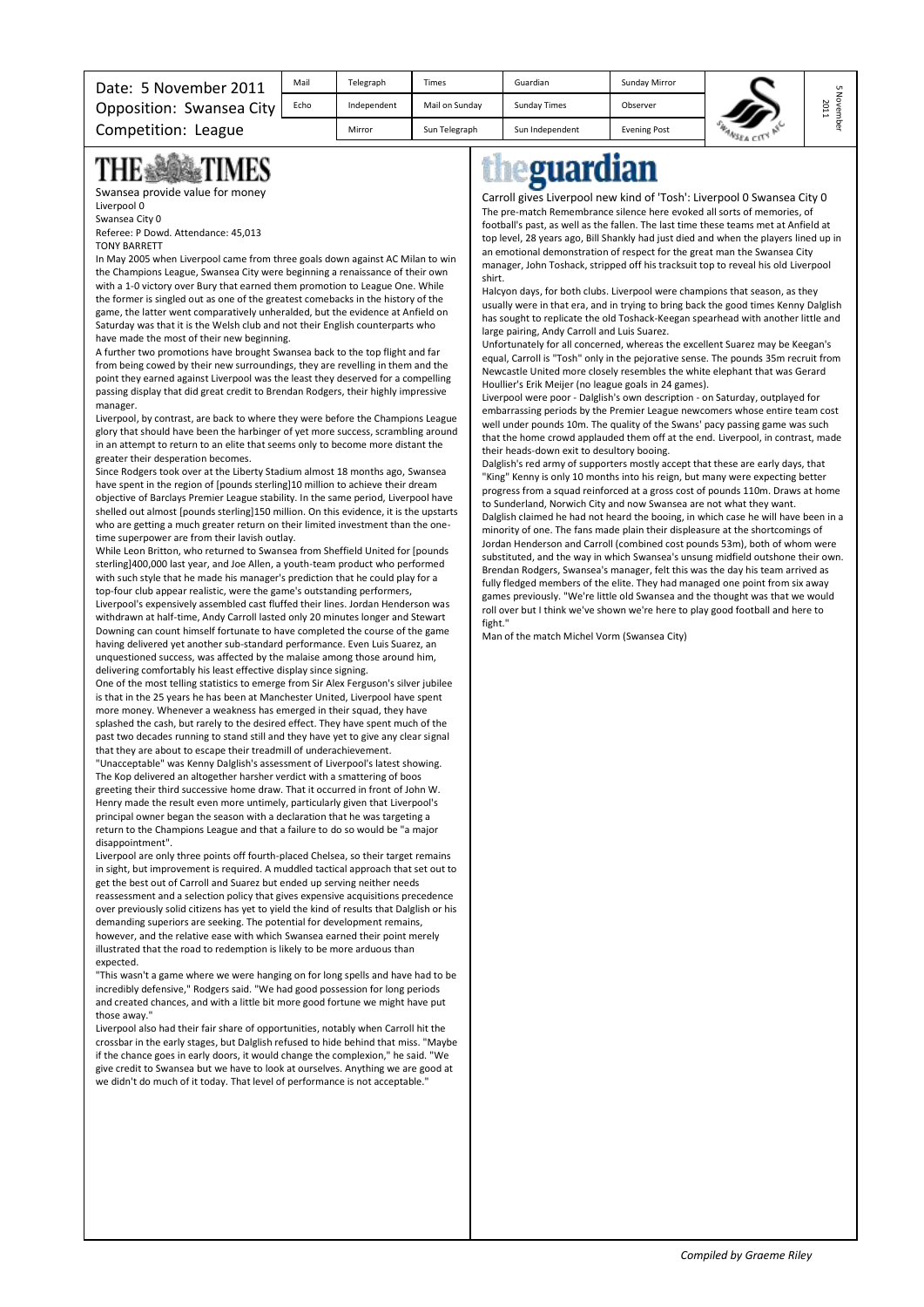| Date: 5 November 2011    | Mail | Telegraph   | Times          | Guardian            | Sunday Mirror       |            | LЛ  |
|--------------------------|------|-------------|----------------|---------------------|---------------------|------------|-----|
| Opposition: Swansea City | Echo | Independent | Mail on Sundav | <b>Sunday Times</b> | Observer            |            | 201 |
| Competition: League      |      | Mirror      | Sun Telegraph  | Sun Independent     | <b>Evening Post</b> | ^^\$EA CIT |     |

# The **Mail**

### HEADLESS!

DANIEL AGGER delivered a withering assessment of **Liverpool**'s latest wasteful Anfield performance and has warned their Champions League ambitions will evaporate with further repeats.

The Denmark defender is usually economical with his words but he did not hold back following a 0-0 draw with **Swansea**, a result which means **Liverpool** have already squandered eight points on home territory from six games this season. 'Sometimes we looked like headless chickens running around after the ball,' said Agger, before cryptically adding. 'I think everyone was angry and disappointed, some more than others, but that is the way it is.' Certainly there was no disguising Agger's fury. Kenny Dalglish selected the same side that had dismantled West Brom seven days earlier but the display was as far removed from the one they had produced in the Black Country as could be.

And therein lies a key point. Despite the significant overhaul that took place this summer, all the old problems that have stymied **Liverpool** in recent years remain. They fall down against sides they should beat, there is an over-reliance on certain individuals and consistency is frustratingly elusive.

Faces may change in the dugout and on the pitch but everything seems to stay the same at Anfield. The more **Liverpool** fail these type of examinations, the more restless the crowd becomes. Teams arrive at the fabled old ground sensing their hosts are vulnerable.

'We were really, really bad,' said Agger. 'When we got the ball we lost it straight away. We were not sharp enough. We did not press well enough. There were so many things that were really disappointing, especially after we played okay last week.

'We have to win these types of games, no matter which kind of team we put out. 'If we play like this, we won't [get back into the top four]. We have got to move up a level or two. I won't say it is not possible, because it is but it is up to the players. We are the only ones who can make a difference. We definitely have to do a lot better.' While **Liverpool** were poor, it would be wrong to overlook a terrific effort from **Swansea**. They played the better football, should have won the game had Mark Gower shown some composure when he had the Kop goal at his mercy and never flinched in the face of a late rally.

'This is a difficult place to come, so for us to play how we played, get a clean sheet and a point was a fantastic,' enthused **Swansea**'s impressive manager Brendan Rodgers. 'I like my teams to be technical and tactically organised and understand their job, but psychologically this was important.' Saturday's draw, coupled with Anfield stalemates against Sunderland and Manchester United at home, means the Reds have dropped eight points at home already this season and manager Kenny Dalglish knows that is not good enough.

'You are better drawing one, losing one and winning one because you get more points than three draws,' admitted the Scot.

'But my perspective has never changed. We look forward to the next game, take each one as it comes and eventually add up the points and see where we are.' It is not as if Dalglish's side have not been creating chances. Even against the Swans - whose own performance earned them many plaudits -- they could have won comfortably.

The tone was set when Andy Carroll blasted Stewart Downing's left-wing cross at the crossbar from six yards with less than 10 minutes on the clock.

They also found visiting goalkeeper Michel Vorm in great form, denying Luis Suarez with one low save in the first half before producing two brilliant efforts to keep out the Uruguay striker and a fierce Glen Johnson volley moments before the final whistle.

That aspect does not concern Dalglish as much as the way his team allowed themselves to be dominated and occasionally outplayed by the Barclays Premier League newcomers.

'The most important thing is to create the chances and the next thing is to put them away,' he added.

'We go through this nearly after every game.

'But the problems that are there are problems that we can solve ourselves.'

## Che Daily Celegraph

Carroll fails to strike the right chord with fans Liverpool 0 Swansea City 0

### Att: 45,013

Andy Carroll's number was up after 75 minutes. As he headed for the tunnel, he received a verbal volley from one of his own fans which was plainly more accurate than the one with which he had hit the bar earlier. It was a prickly afternoon at Anfield. Kenny Dalglish described his team's performance as "unacceptable". Defender Daniel Agger said Liverpool played like headless chickens and would have "no chance" of qualifying for the Champions League on the basis of such miserable form. Swansea manager Brendan Rodgers left Merseyside having left a dent on the bodywork of Dalglish's stalling bandwagon. No one is talking about the concept of a 'feelgood factor' at Liverpool anymore, and the sense of perplexity at how the bulk of [pounds sterling]110million has been spent is spilling over into pockets of irritation.

Carroll is the easiest target because of his [pounds sterling]35million fee, his lack of mobility, the tactical disruption his presence alongside Luis Suarez causes and because the sheer will to see him succeed makes dreadful displays like this infuriating. He has scored some goals recently, but this arrangement does not look right.

Carroll would surely admit it himself. It is not entirely the former Newcastle striker's fault. Ever since Carroll signed, there have been muf-fled whispers of "Stan Collymore". That was the last time Liverpool broke the club's transfer record on a striker who looked the business elsewhere, only to discover they didn't have a clue how to make him fit into their own system.

Their failure to beat yet another newly-promoted side was not solely due to Carroll's eighth-minute miss, when he struck the woodwork from six yards. Stewart Downing is capable of more than he is showing and Jordan Henderson was removed from another painful outing at half-time. His lack of confidence is excruciating to witness. The youngster appears to be adhering to rugby union rules whereby he fears a penalty if he makes a forward pass. There is more sympathy than despair with Henderson, given how little opportunity he has had in his favoured central midfield role.

Charlie Adam and Lucas Leiva are too slow, unable to track runners when they lose possession and expecting too much time on the ball when they have it. Swansea's Leon Britton ran the centre of the park for long periods. "You are better drawing one, losing one and winning one because you get more points than three draws," admitted Dalglish.

With Wayne Routledge a persistent threat, Rodgers's side created enough opportunities to win, so his pride at getting a draw seemed a little surprising. Midfielder Mark Gower, who shot over with the goal at his mercy with seven minutes remaining, did not sound like a man in the mood to celebrate. "It was horrible really. I snatched at it and I reckon I'm going to be thinking about that chance for a long, long time to come," he said. "In that one moment I have to

confess the Kop suddenly got a lot bigger and the goal got a lot smaller. "How often am I going to get a chance like that at the Kop end, a chance to become a bit of a hero? I'm devastated, but I'm going to have to make sure I don't dwell on it.

It will be Dalglish doing most of the pondering during the international break, especially with Chelsea and Manchester City on the horizon.



Vorm exposes old Liverpool failing

It was the new faces in the Premier League that were Liverpool's undoing last season, when they were beaten four times by newly promoted teams, thereby failing to gather points that, in their manager's estimation, might have cost them a Champions' League place.

On the evidence of this season, it is a malaise that still afflicts them. After Swansea followed the example of Norwich two weeks ago by leaving Anfield with a point, Liverpool's recent record against teams just up from the Championship stands at three wins in 11 matches.

Swansea, picking up only their second point in six away matches, were under the cosh for a considerable proportion of the action and Michel Vorm, their Dutch goalkeeper, had to make saves of the highest quality to keep a clean sheet, two of them inside the last two minutes of regulation time as even Glen Johnson, the right-back, threw himself into Liverpool's efforts to break the deadlock.

Yet their opponents, who played some good football, might on the other hand have gone away with a win had Mark Gower, set up by a deft header by Danny Graham with six minutes left, not blazed the ball into the Kop.

"We took a real step forward today," the Swansea manager, Brendan Rodgers, said. "It was a performance that shows we are growing into this League and it fills me with great pride. At Wolves in our last away game we were outstanding but we had a two-goal lead and did not manage to close out the game. We had a bit of luck but we proved we could come to a ground like this and withstand the pressure."

And pressure there was. Liverpool, without the injured Steven Gerrard, had 17 attempts on goal. Luis Suarez was twice foiled by Vorm, who saved his most spectacular intervention until last, bending his back to tip Johnson's volley over the bar.

But, as Kenny Dalglish emphasised, it was not good enough. The Liverpool manager took off both the striker Andy Carroll and midfielder Jordan Henderson collectively worth [pounds sterling]51 million - in the second half and concluded that it was a performance that was "not acceptable".

"I was disappointed with the way we played," he said. "The things that we do well we did not do today. We are usually good at passing and moving but there was not a lot of that and when we did get the ball we gave it away. We have to realise that that level of performance is not acceptable."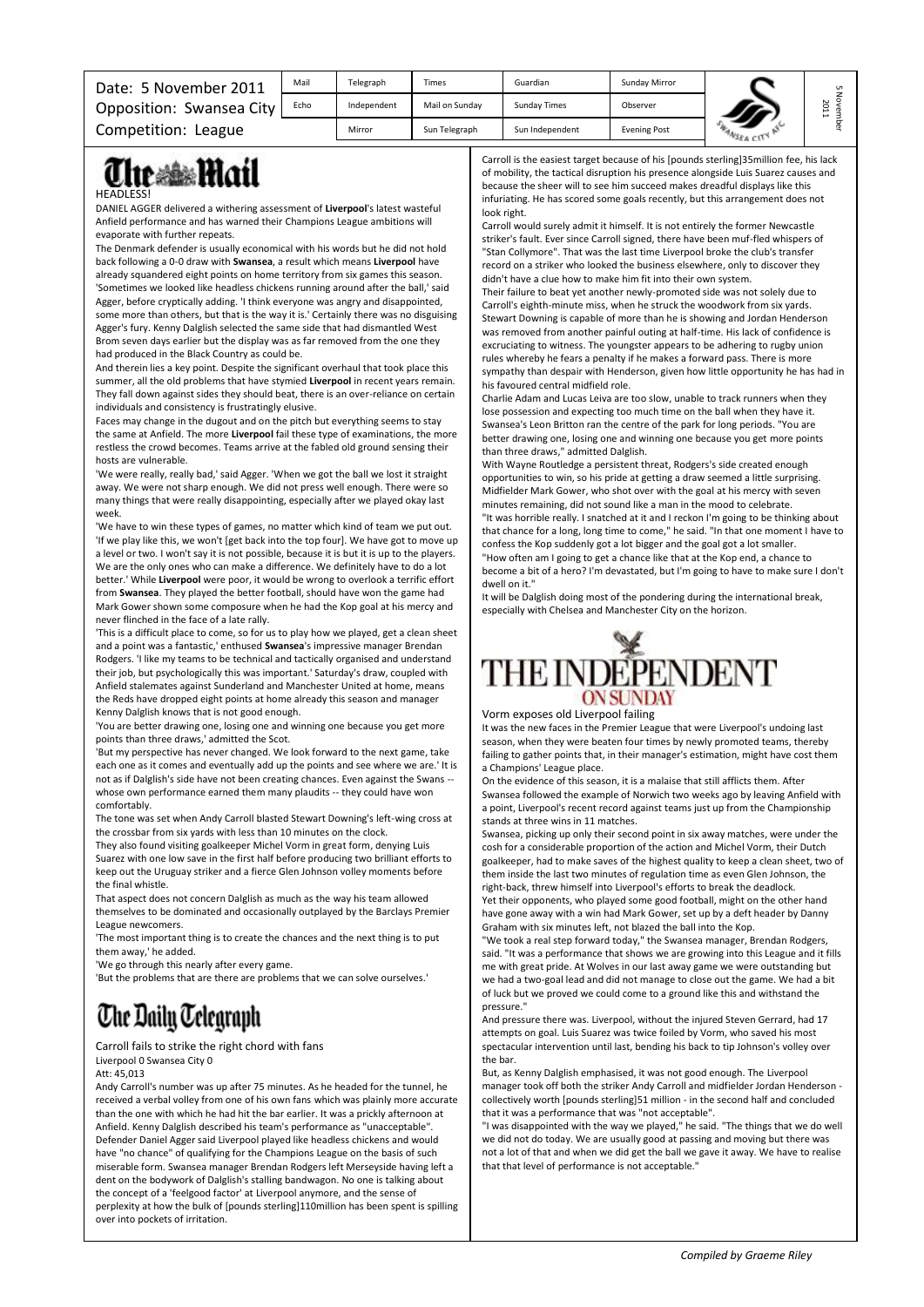| Date: 5 November 2011    | Mail | Telegraph   | Times          | Guardian        | Sunday Mirror       |           |     |
|--------------------------|------|-------------|----------------|-----------------|---------------------|-----------|-----|
| Opposition: Swansea City | Echo | Independent | Mail on Sundav | Sunday Times    | Observer            |           | 201 |
| Competition: League      |      | Mirror      | Sun Telegraph  | Sun Independent | <b>Evening Post</b> | ግንያያል ሮርር |     |

Liverpool ought to have been ahead in the eighth minute. A one-two with Charlie Adam sent Stewart Downing into space on the left and the England winger's low cross found Carroll but the [pounds sterling]35 million striker crashed the ball against the crossbar.

Yet when they were able to venture forward, Swansea looked dangerous themselves, with Gower and Joe Allen working the ball confidently in central midfield and the wide players, Wayne Routledge and Nathan Dyer, threatening with their pace on the flanks. It was from a clever pass from Routledge that Graham almost beat Jose Reina to the ball midway through the first half. Liverpool did have the ball in the net once but Dirk Kuyt was correctly flagged offside. The last time Swansea were here, in 1990, they conceded eight in an FA Cup tie. On this showing, Liverpool might have needed another 90 minutes just to get one.

Liverpool (4-4-2): Reina; Johnson, Skrtel, Agger, Jose Enrique; Henderson (Kuyt, ht), Lucas, Adam, Downing; Suarez, Carroll (Bellamy, 75).

Swansea City (4-1-4-1): Vorm; Rangel, Monk, Williams, Taylor; Britton; Dyer, Gower (Agustien, 90), Allen, Routledge (Sinclair, 74); Graham. Referee: Phil Dowd

Man of the match: Vorm (Swansea) Match rating: 7/10

### THEY **INDEPENDENT**

### Agger reveals home truths about 'headless' Liverpool

Squandered opportunities continue to haunt Liverpool. They may be unbeaten in six Premier League matches since the sending-off of Charlie Adam prefaced a 4-0 thumping at Tottenham but that sequence includes six points dropped at home of which only the two surrendered to Manchester United can be excused. Swansea joined Norwich as the second promoted club to hold them at Anfield after a Liverpool performance that leaves a number of questions still unanswered,

not least those relating to the premium prices paid for Andy Carroll and Jordan Henderson, neither of whom completed the 90 minutes.

Henderson lasted only one half before giving way to Dirk Kuyt, and while Carroll at least survived until the final 16 minutes it was the memory of the miss of the afternoon that accompanied his departure.

Kenny Dalglish, frustrated by the failure of his [pounds sterling]100m team, again missing the injured Steven Gerrard, called the performance "unacceptable" but you suspected he was suppressing his real thoughts. Daniel Agger, though, clearly was not, branding Liverpool "headless chickens".

"We were really, really bad," the Danish centre-half admitted. "When we got the ball we lost it straight away. We were not sharp enough, we did not press well enough. There were so many things that were really disappointing, especially after we played OK last week.

"Sometimes we looked like headless chickens running around after the ball. Winning two games out of six at home is a record that speaks for itself. It is far from good enough. It is not an excuse [to say the team is still gelling]. We have to win these type of games, no matter which kind of team we put out.

"If we are to make the top four, we have got to move up a level or two. I won't say it is not possible, because it is. But it is up to the players. We definitely have to do a lot better."

While it is true that Carroll - who managed to hit the crossbar from just four yards out after Stewart Downing had set him up to give Liverpool an eighth-minute lead - is facing a task almost as steep as the former Sunderland midfielder Henderson to ever look value for money, there are some reasons to believe that Liverpool,

collectively, are closer to becoming a power than some would accept. The measure of a team's ability is often to be found in the number of goal chances it creates and, by that reckoning, Liverpool, with former Blackpool captain Adam increasingly pulling the strings, are already in the leading group.

Only Manchester City and Chelsea, marginally, have mustered more shots on target this season. No individual, meanwhile, has had more goal attempts than Luis Suarez, who would have added to his tally of seven goals so far had Swansea's Michel Vorm not been in brilliant form.

The Dutch goalkeeper saved twice from the Uruguayan and once, superbly, from a last-minute volley by Glen Johnson that almost stole the game.

Swansea looked a dangerously creative force themselves when Joe Allen, a fine central midfielder, and the wide players Nathan Dyer and Wayne Routledge were involved. They performed very well and probably deserved their point. But the margin between that and a Liverpool win, in fact, was a narrow one.

LIVERPOOL 0-0 SWANSEA

Substitutes: Liverpool Kuyt 7 (Henderson, h-t), Bellamy (Carroll, 75). Swansea City Sinclair 6 (Routledge, 72), Agustien (Gower, 90).

Booked: Liverpool Adam, Agger.

Swansea Taylor, Williams..

Man of the match Vorm. Match rating 7/10.

Possession Liverpool 44% Swansea 54%.

Attempts on target Liverpool 10 Swansea 3. Referee P Dowd (Staffordshire).

Attendance 45,013.

# ırrom

HEADLESS CHICKENS; Agger sticks a dagger into Kenny's men as they suffer another bout of home sickness

SWANSEA 0 PREMIER LEAGUE: LIVERPOOL 0

JUST two wins from six home games means Liverpool may be already out of the title race.

More pertinently, in a season of transition, that statistic suggests they will struggle to finish in the top four, given that Arsenal and Spurs are both showing much improved form.

That may sound harsh, given the campaign is barely a third gone, but these are the views of Liverpool defender Daniel Agger, whose brutally honest assessment after this draw with Swansea illuminated the disappointment within their ranks. Players stormed out of Anfield after dropping yet more points to a newly-

promoted team, others raged at their omission from the starting line-up or early substitution.

Agger chose to express his frustration differently. He held his hands up and admitted the result simply was not good enough for a team with the aspirations of Liverpool.

"Sometimes we looked like headless chickens running around after the ball," he conceded with a bitter shrug.

"It was far from good enough and I don't know how we can drop that far in one week.

"We were really, really bad, and our record at home so far speaks for itself. It is nowhere near good enough. We have to win these types of games, no matter which kind of team we put out. We are Liverpool. We have to win our home games.

"If we play like this, we won't finish in the top four. We have got to move up a level or two. I won't say it's impossible, because it still is possible but it is up to the players.

We are the only ones who can make a difference. We definitely have to do a lot better."

Liverpool have already dropped home points this season to Sunderland, Norwich and now Swansea, as well as Manchester United. They were also lucky to get all three from the visit of Wolves.

Contrast that with United's title-winning run at Old Trafford last season, where they only dropped two points all campaign.

It is easy to see where Liverpool are suffering, and if it is hardly a new problem, given it has afflicted them for much of the past decade and beyond.

These are different players from those of Hodgson, Benitez and Houllier, who routinely dropped points to apparently inferior sides on home turf, and yet they have swiftly developed the same affliction.

Is it because they have similar mental weaknesses, or because the Anfield crowd expect too much from them? Are visiting sides emboldened by a glimpse of that famous sign in the tunnel, or is it a question of collective temperament?

It is probably a combination of these things and in the case of this latest disappointment, also because Swansea played very well. Indeed, things could have been worse for Liverpool, because they were lucky not to lose in the end. Liverpool did create chances, most notably for Andy Carroll and Lucas, who both missed the target from close range.

But so did Swansea, who by the letter of the law should have been awarded a penalty, and had a glorious chance right at the end to snatch the winner. It fell to midfielder Mark Gower and "snatch" is certainly the appropriate word, because in his panicked hurry he missed the goal by a country mile. Gower said: "In that moment the Kop suddenly got a lot bigger and the goal got a

lot smaller. "It was horrible really. I snatched at it and I reckon I'm going to be thinking about

that chance for a long, long time.

"Let's face it, how often am I going to get a chance like that at the Kop end, a chance to become a hero? I'm devastated, but it shouldn't detract from our performance.

"We honestly came here with some confidence, with the belief we could get something from the game and the way we played, we deserved to get something from the game.

"This has given us even more belief and none of us can wait to play Manchester United at home in the next game.

It's a shame it is two weeks away - we're all counting down the hours."

GRIM VIEWING, KENNY ROY HODGSON'S HOME RECORD Premier League August 2010 to January 2011 Played: 10 Won: 6 Drawn: 2 Lost: 2 Points dropped: 10 % of points dropped: 33% KENNY DALGLISH'S HOME RECORD Premier League January 2011 onwards. Played: 15 Won: 8 Drawn: 6 Lost: 1 Points dropped: 15 % of points dropped: 33%

LIVERPOOL: Reina 6, Johnson 6, Skrtel 6, Agger 6?, Enrique 7, Henderson 5 (Kuyt 46, 6), Lucas 5, Adam 7?, Downing 7, Suarez 6, Carroll 6 (Bellamy 70, 6). Goal: Watson 21pen SWANSEA: Vorm 8, Rangel 7, Monk 8, Williams 8, Taylor 7?, Dyer 8, Gower 6 (Agustien 90), Britton 7, Allen 6, Routledge 6 (Sinclair 70, 6), Graham 7. REFEREE: Phil Dowd ATTENDANCE: 45,013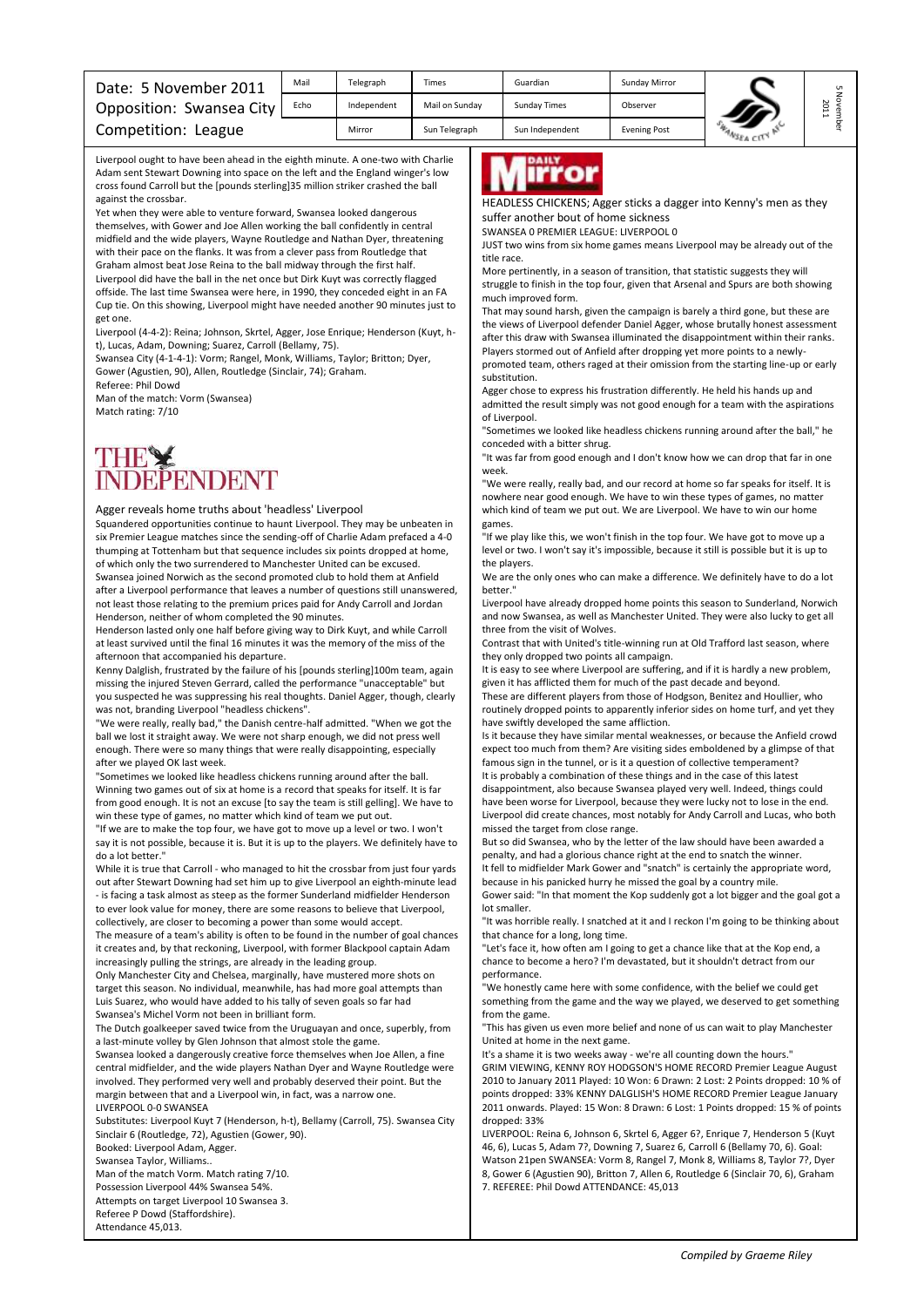| Date: 5 November 2011    | Mail | Telegraph  | Times          | Guardian            | Sunday Mirror       |           | <b>UT</b>        |
|--------------------------|------|------------|----------------|---------------------|---------------------|-----------|------------------|
| Opposition: Swansea City | Echo | ndependent | Mail on Sunday | <b>Sunday Times</b> | Observer            |           | $\sim$<br>ö<br>∸ |
| Competition: League      |      | Mirror     | Sun Telegraph  | Sun Independent     | <b>Evening Post</b> | VSEA CITY |                  |

# **LIVERPOOL**

Reds run out of excuses as more Anfield points are dropped THEY walked off to a standing ovation from all four sides of Anfield.

It was a warm tribute to a performance brimming with the slick pass and move philosophy supporters had paid good money to watch.

Sadly, Liverpool's players were nowhere in sight. As Swansea City took a deserved bow, the inquest began in the Reds' dressing room into another underwhelming home result. For the third time in succession, Kenny Dalglish's side had to settle for a share of the spoils at Anfield.

The newly-promoted Swans joined Sunderland, Manchester United and Norwich on the growing list of clubs to depart with something to show for their efforts. Alarmingly, Liverpool have won just two of their six home league games. Eight

points have been carelessly squandered. So much for Fortress Anfield. On previous occasions this season the Reds have had good reason to feel aggrieved. Big decisions haven't gone their way and they've dominated matches but failed to make it count. Saturday was different. This was no hard luck story. There was no moral victory or a stack of positives to take away.

Swansea fully deserved their point and would have taken all three but for some slack finishing. Brendan Rodgers' side added to their army of admirers with a gutsy display. Well organised defensively and creative in midfield, they deserve great credit but the fact is they were allowed to shine by Liverpool's acute failure to impose themselves on the contest. This is the same Swansea team who have already been hammered 4-0 at Manchester City and 4-1 at Chelsea.

The Reds' principal owner John Henry would have anticipated a similar outcome when he took his seat in the Anfield directors box on Saturday.

But if the American was hoping to see the fruits of this year's £110million spending spree he was left feeling short-changed.

Dalglish's post-match assessment was refreshingly honest. No excuses were made.

"We have to look at ourselves and realise that level of performance is not acceptable," he said.

"We'll sort it behind closed doors. We can pass it a lot better than that. There's things to work on."

Frustratingly, most of that work will have to wait until a week on Wednesday when his squad reassembles after the international break.

A swift improvement is required as Liverpool face a crunch nine days at the end of this month with two trips to Stamford Bridge sandwiched by a home league clash with leaders Manchester City. Liverpool's home form is cause for concern and so is a poor return of just 14 goals from 11 league matches.

But the fact remains they are only three points adrift of fourth place and Champions League qualification is still an attainable aim. Anyone with any loftier targets for this season is dreaming.

It was hard to believe on Saturday this was the same eleven who had

comprehensively outplayed West Brom a week earlier.

The passing was slack and the movement virtually non-existent. Possession was carelessly and repeatedly tossed away.

How Liverpool missed the drive, energy and invention of skipper Steven Gerrard, whose return in midfield can't come soon enough.

Of course things could have panned out very differently had Andy Carroll not spurned a glorious chance to put the Reds in front early on.

The big frontman inexplicably fired Stewart Downing's cross against the bar from six yards out. It was an awful miss and Carroll, who headed straight down the tunnel after being brought off for Craig Bellamy in the second half, failed to build

on his eye-catching performances at Stoke and West Brom. Luis Suarez also struggled to reach the heights he's been at recently but the service to him was virtually non-existent.

The Uruguayan still looked the most likely to provide a moment of inspiration. One thumping 25-yarder flew narrowly wide before Michel Vorm denied him with a fine low save. However, Liverpool were never in control and as the first half wore on the Swans grew in confidence.

Wingers Wayne Routledge and Nathan Dyer cost a combined total of just £2.5million but they gave so much more than either Jordan Henderson or Downing. It was Routledge's cross-shot which Pepe Reina had to parry away and then Joe Allen went close before the break.

The atmosphere was flat from the start and as frustration levels grew in the stands it seemed to transmit to the players. There was an edginess to Liverpool and the mistakes just kept on coming.

Dalglish responded by replacing the ineffective Henderson with Dirk Kuyt at the start of the second half but he couldn't kick-start the Reds.

Swansea, who had been hammered 8-0 on their previous visit to Anfield 21 years earlier, smelt blood. They not only contained the hosts but pressed in search of a famous victory which wouldn't have flattered them.

Pepe Reina joined an exclusive club on Saturday. He now boasts 150 clean sheets for Liverpool and only legends Ray Clemence and Bruce Grobbelaar have achieved that feat.

This was also the first time he hadn't been beaten on home soil this season but the Spaniard didn't look like someone in the mood to celebrate. Reina was hardly any more convincing than the team-mates who struggled in front of him.

He allowed Agger's backpass to slip under his boot and across the face of goal but recovered just in time to deny Danny Graham and spare his blushes. The keeper made life difficult for himself again when he spilled Dyer's shot and then smothered Graham's attempt to net the rebound.

Reina should have been taken out of the equation with six minutes to go but Mark Gower's composure deserted him and he lashed his shot into the Kop. Liverpool summoned a late flourish with Kuyt's header correctly ruled out for offside before Vorm pulled off two stunning saves from Suarez and Glen Johnson. A winner would have been undeserved.

Reds fans showed their class by burying their disappointment to salute Swansea after the final whistle. They are getting used to seeing inferior teams walk away from Anfield undefeated.

It's a habit Liverpool need to kick and fast because it's undermining their season. *"I was disappointed with the way we played. The things that we do well we did not do today. We are usually good at passing and moving but there was not a lot of that and when we did get the ball we gave it away. We have to realise that that level of performance is not acceptable," KENNY DALGLISH reflects on a poor Liverpool performance.*

*"Today was a chance to show we have now grown into the league. To put in a performance like that at a big club with top players fills me with great pride. I thought we were outstanding. We got a bit of fortune early on but I don't think there was anything lucky about the result or the performance," BRENDAN ROGERS hails his Swansea players' display.*

LIVERPOOL (4-4-2): Reina, Johnson, Skrtel, Agger, Enrique, Henderson (Kuyt 46), Lucas, Adam, Downing, Carroll (Bellamy 75), Suarez. Not used: Doni, Maxi, Coates, Spearing, Kelly.

SWANSEA (4-5-1): Vorm, Rangel, Monk, Williams, Taylor, Gower (Agustien 90), Britton, Allen, Routledge (Sinclair 74), Dyer, Graham. Not used: Tremmel, Lita, Moore, Richards, Moras.

CARDS: Booked – Adam, Agger (Liverpool); Williams, Taylor (Swansea). REFEREE: Phil Dowd (Staffordshire).

ATTENDANCE: 45,013.



BRENDAN Rodgers had tears in his eyes before a ball had been kicked at Anfield this weekend. But there was nothing to cry about at the final whistle after Swansea City notched up perhaps the finest result yet in their thrilling Premier League adventure. The club who were 92nd in the land a mere eight years ago had drawn against the one crowned best in Europe a couple of seasons later. A team built on around £10 million — and featuring a clutch of players who did not cost a penny — had just matched a side whose right-back alone cost about around twice that sum.

Oh, and it was in the big club's back yard, which happens to be one of the most revered football grounds of all. For some to suggest that this result was no big deal — and any Swans fan listening to Stan Collymore on the way home knows that happened — was bordering on the absurd. Liverpool, they of 18 league championships and five European Cups, may not be the force they were a couple of decades back. But in the deep blue sea of English football, they are a whale compared to the minnows from Wales, whose trophy cabinet features a couple of lower-league titles and two Football League trophies.

Rodgers's reaction just to being on Merseyside, standing toe to toe with Kenny Dalglish and Co, illustrated the chasm between this weekend's competitors. "There was a real excitement for me and for our club about coming here," the Swansea manager said. "I was standing there when You'll Never Walk Alone was going round the ground before kick-off, and it was a real tear-jerker for me and my staff. "But we had a job to do, and I think psychologically this was a really good point for us."

Through nearly 20 years in coaching, Rodgers conceded, there have not been many matches where he has been close to a blub even before the first whistle. "I've never cried before kick-off," he said through a grin, "but maybe there have been a few where I cried during the game or afterwards.

No wonder Rodgers was smiling. Swansea are still without an away win this season and, despite this point, have the worst record on the road in the division. But of their six league games away from SA1, only Norwich City goes down as a real off day.

Defeats at Manchester City, Arsenal and Chelsea are entirely understandable, while Swansea emerged from Wolves with a point when they should have had all three. Another reverse at Liverpool would have been par for the course given the contrast between the clubs, but Swansea competed so admirably with their hosts that the locals clapped them off at the end. Many Scousers had already exited, but thousands remained in the stadium and, almost to a man, they applauded Rodgers's charges.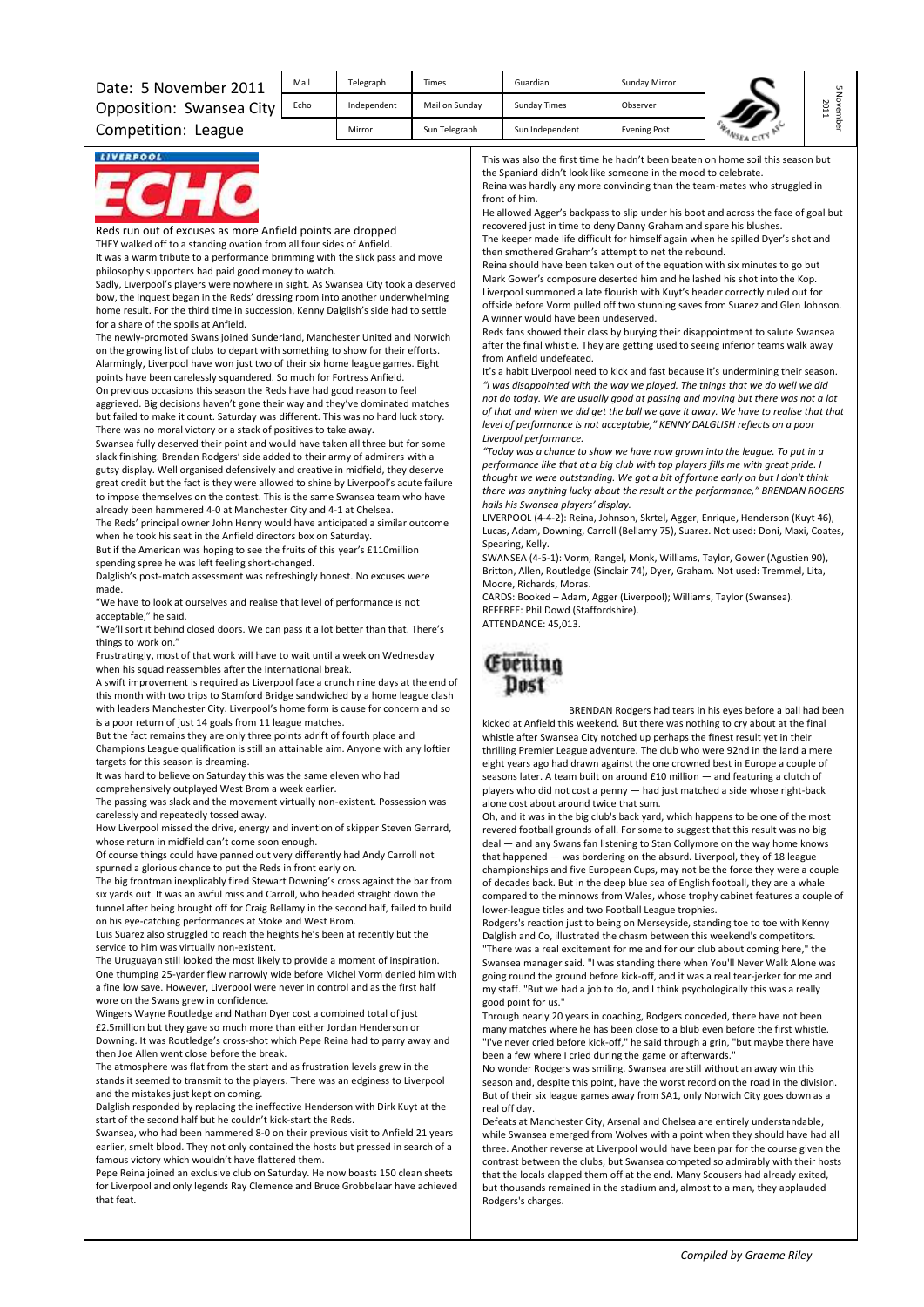| Date: 5 November 2011    | Mail | Telegraph   | Times          | Guardian        | Sunday Mirror       |         | <b>UT</b> |
|--------------------------|------|-------------|----------------|-----------------|---------------------|---------|-----------|
| Opposition: Swansea City | Echo | Independent | Mail on Sunday | Sunday Times    | Observer            |         | 201       |
| Competition: League      |      | Mirror      | Sun Telegraph  | Sun Independent | <b>Evening Post</b> | ግያያል ሰጡ |           |

"I'd like to thank the Liverpool supporters for their class," the Northern Irishman said. "They know a team who can play football, and I don't think there are many who will come here and get that reaction. That was a mark of our performance. Swansea might have been beaten, for Andy Carroll should have netted but hit the bar early on and Michel Vorm made a handful of key saves.

But then the visitors might have won it, with Danny Graham threatening on a couple of occasions before teeing up Mark Gower for Swansea's best opportunity of the day six minutes from the end.

Under pressure from Daniel Agger, the midfielder slashed his left-foot half-volley over the top and the chance to chalk up one of the great Swansea victories had gone. But Welsh heads were not down, for the draw was rousing enough.

"Psychologically it's just as big as any of the wins we have had at home," reckoned Rodgers. "I like my team to be tactically and technically organised, but being right psychologically is very important too.

"When you come to a fantastic club like Liverpool, with the history they have got, and perform like we did, it gives you great belief." And it should help when Swansea return to action after the international break, against Manchester United. In the Premier League, the mouthwatering fixtures come thick and fast. There were some who said Swansea would not be able to cope, that they would sink without trace at this level like the lead weights of Derby County a few years back. It remains early in the season — only 11 of the 38 league games have been played — but Rodgers's men are doing a good impression of a top-flight side so far. Key to their early-season success? Undoubtedly the passing style which

makes them a different proposition from so many other sides on these shores. 'A lot of these players are League Two players," Rodgers pointed out.

"But they play in a system that I have 150 per cent inherent belief in and they know what they have to do and what they can bring to that system. "Someone like Leon (Britton) just shows you that there's lots of talent in this country if you are playing the right system.

"He went to Sheffield United, who play a certain way, and that probably didn't suit him. But he came back to us and you can see his calmness and his

intelligence. "He controlled the game alongside Mark Gower, who was playing for Barnet and Southend earlier in his career, and Joe Allen, who is a top talent." Allen might ask for an umbrella this Christmas, for not a week seems to go by right now without the young Welshman getting caught in a shower of plaudits. "He can play for a top-four team," Rodgers boomed. "I have been fortunate to work with big players in my career, and Joe has got the lot.

"He can pass, he can run, he can deal with the ball, he's physically strong, tough mentally and he doesn't do stupid things. For a player of 21, he's a massive talent."

Watched by Gary Speed on Saturday, Allen heads off with his country this week on the back of another high-class performance.

Wales's manager would also have been impressed by the efforts of Neil Taylor and Ashley Williams, for this was a day when Swansea produced all across the pitch.

As was the case against Bolton a week earlier, Rodgers could analyse each department of his team and conclude that each delivered.

Vorm was excellent when required, with saves from Luis Suarez — who Swansea contained expertly on the whole — and, in the final minute, Glen Johnson sticking in the memory.

The £1.5 million summer signing from Utrecht looks a shrewder purchase with each week that goes by.

His back four smothered Liverpool's considerable threats, while the midfield three left the natives to lament the absence of Steven Gerrard.

And though they could not find a breakthrough, Swansea's front three also impressed, with Wayne Routledge enjoying his finest day since arriving from Newcastle after getting a chance out wide.

"He played in his best position, out wide, and there's no doubt that was his best game for us," Rodgers said.

Swansea's wealth of options on the wings means Routledge may be back on the bench when United come to town, because by then Scott Sinclair will be over the hamstring problem which saw him start on the bench here.

Neither man will want to miss out, for Rodgers's players are enjoying life right now.

They will line up against Wayne Rooney and the rest with respect but not fear, believing their approach can bring another remarkable result.

"I think the Jack Army will be very proud of the performance we produced against Liverpool," Rodgers added. "And I'm sure they will be looking forward to seeing us take on Manchester United."

Looking forward? More like counting down the days.

# **The Sunday Telegraph**

Rodgers delighted as Kop's frustration grows

Liverpool 0 Swansea 0

 $Att: 45,013$ 

It is becoming an all too familiar sight at Anfield. Opposing managers marching triumphantly clenching their fist with one hand and clutching a point in the other. Brendan Rodgers joined Steve Bruce and Paul Lambert in a not too exclusive club. Throw in Sir Alex Ferguson and Liverpool have squandered eight home points already.

The difference for Swansea is that there was no fortune in their 0-0 draw. If anything, they could be cursing their own luck as they squandered several opportunities and were controversially denied a penalty by Phil Dowd. When Daniel Agger fouled Leon Britton on 67 minutes, Dowd adjudged the indiscretion to be outside the box. Television replays suggested otherwise. Nathan Dyer and Mark Gower still should have made amends late, the latter blasting over wastefully.

"We have made a big step forward today. Psychologically it gives us a massive boost going forward," said Rodgers. "To put on a performance like that fills me with pride. We were outstanding and showed incredible belief in our style and philosophy."

The more Swansea adapted to their surroundings, the more they looked like winning. Wayne Routledge and Brittan were outstanding and Pepe Reina was as busy as his opposite number, Michel Vorm.

Liverpool have developed a habit of starting home games well enough, ending them in a frantic finale, but inflicting misery on their fans in the intervening minutes. Their relationship with the woodwork this season has verged on the indecent, and they were reacquainted again after eight minutes.

Charlie Adam and Stewart Downing linked well down the left, and the winger's cross found Andy Carroll six yards out.

Somehow the striker crashed his effort against the woodwork for Liverpool's 11th time this season.

Carroll was subbed for Craig Bellamy 15 minutes from the end but he was not the only new boy who struggled. Jordan Henderson did not last beyond half-time. Although Luis Suarez was lively, Jose Enrique, the clear triumph of last summer's transfer business, posed the greatest attacking threat apart from the South American. It has been like that all season.

Suarez forced Vorm into two excellent saves and Glen Johnson provoked similar acrobatics in injury time. The rally was too late and a winner would have been harsh on the Swans.

"We have to say that level of performance is not acceptable," said Kenny Dalglish. The mood of disquiet exposed the Kop's frustration, but there was also generous applause for the visitors. Liverpool's supporters, like Dalglish, know they had as much cause to be relieved with a draw as concerned by it.

Liverpool (4-4-2): Reina; Johnson, Agger, Skrtel, Enrique; Henderson (Kuyt 45), Lucas, Adam, Downing; Suarez, Carroll (Bellamy 74). Subs: Doni, Coates, Kelly, Maxi, Spearing.

Booked: Adam, Agger. Swansea (4-1-4-1): Vorm; Taylor, Monk, Williams, Rangel; Britton; Routledge (Sinclair 74), Allen, Gower (Agustien 90), Dyer; Graham. Subs: Tremmel, Moras, Richards, Lita, Moore. Booked: Taylor. Referee: Phil Dowd (Staffs)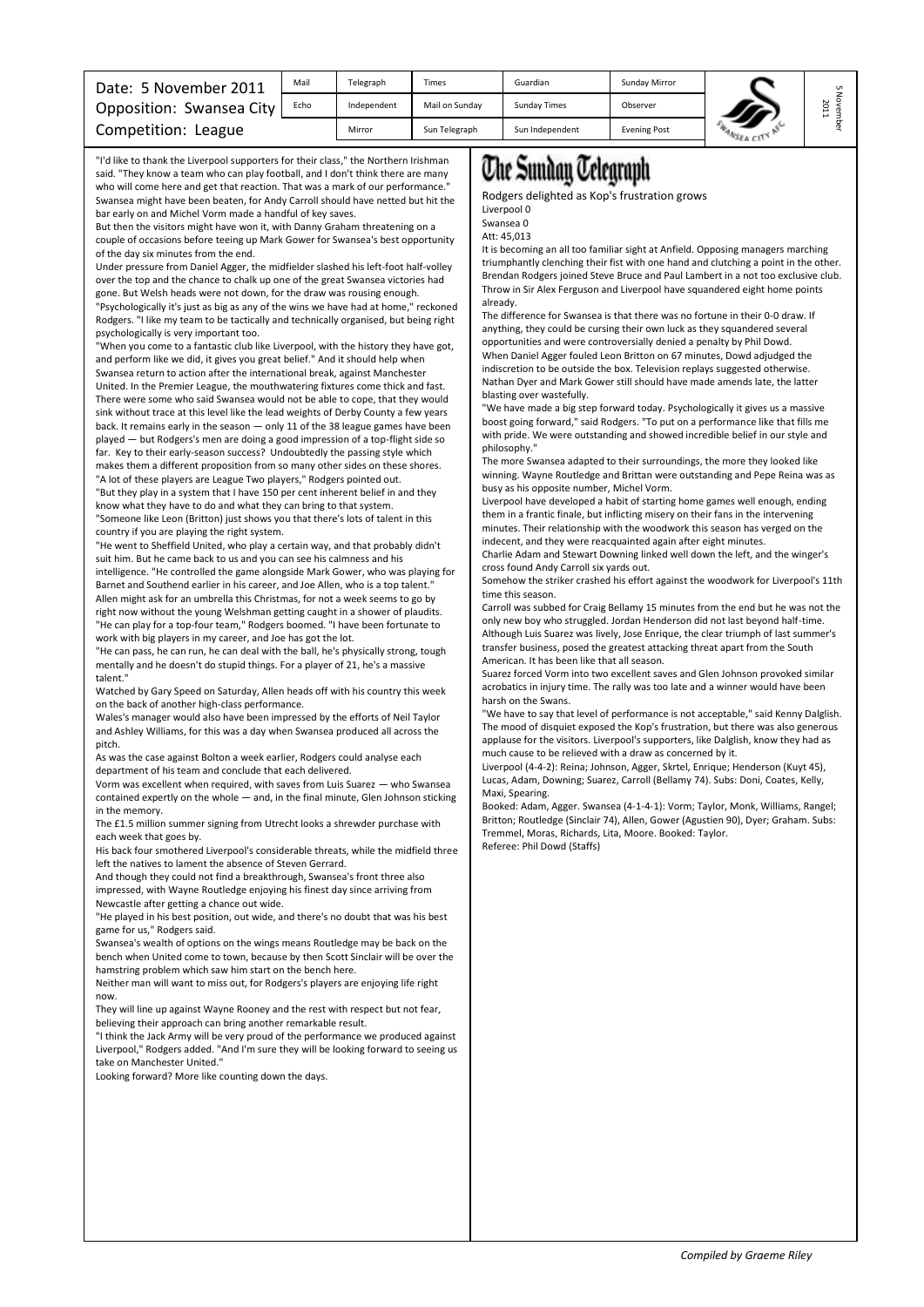| Date: 5 November 2011    | Mail | Telegraph   | Times          | Guardian        | Sunday Mirror       |           | <b>UT</b> |
|--------------------------|------|-------------|----------------|-----------------|---------------------|-----------|-----------|
| Opposition: Swansea City | Echo | Independent | Mail on Sundav | Sundav Times    | Observer            |           | 201       |
| Competition: League      |      | Mirror      | Sun Telegraph  | Sun Independent | <b>Evening Post</b> | WSEA CITY |           |

### **Joseph** THE SUNDAY TIMES Swans outplay Dalglish's damp squibs

LIVERPOOL 0 SWANSEA 0 LEON BRITTON apparently achieved a 100% successful passing record in his previous game. There's a good chance that the midfielder repeated the performance on a day when Swansea City outpassed and even outplayed Liverpool for long parts of this game.

"Anything that we were good at we certainly didn't do too much of today," Liverpool manager Kenny Dalglish admitted. "We usually are good at passing and moving - there wasn't a great deal of that. When we got it back, we gave it away quickly. Most of the time when we gave it back to them, they got up the pitch quite well. We have to look at ourselves and accept that that level of performance is not acceptable."

This was a proud day for Brendan Rodgers. The Swans' manager has the bearing of a geography teacher (and was equally obscure until a few seasons ago). But yesterday he got the better of one of the most celebrated figures in British football standing next to him on the touchline. The last time Swansea had been to Anfield, they were beaten 8-0 in an FA Cup third-round replay in 1990. They would have come away with all three points yesterday had Mark Gower not spurned a great opportunity in the 84th minute, when he was put clean through by a sweet downward header by Danny Graham but blasted over with the goal at his mercy. Still, Swansea were clapped off the field at the end by the Liverpool fans, who appreciated what they had seen from the visitors while watching in growing frustration as their side again fell short. This was their third draw in a row at home.

Liverpool started as though they were ready to tear apart a side who had won plaudits from fans around the country but few points. On seven minutes, a clever through ball from Charlie Adam found Jose Enrique in space down the left. His perfect low cross should have been buried by Andy Carroll, but the centreforward thumped the ball against the crossbar from 10 yards, with an open goal gaping. In the next 15 minutes, Liverpool created a series of chances, mainly through the work of Enrique and Stewart Downing down the left, but Lucas and Luis Suarez wastefully headed wide and Swansea began to play their way into the game.

In particular Glen Johnson and Jordan Henderson were struggling to cope with Wayne Routledge. It was hardly surprising that Henderson was replaced at halftime by Dirk Kuyt, much to the delight of the crowd, but anxiety quickly began to grow around Anfield. Swansea strung together lengthy passing moves that were far more effective than long clearances in relieving the pressure, and, driven on by Routledge and Sian Britton, they began to wrestle the ascendancy from their more celebrated opponents. Pepe Reina almost let Graham in when he miscontrolled a back pass, then Joe Allen shot wide on 60 minutes. With Liverpool struggling to cope with Swansea's movement, the Welsh side carved out two excellent chances. The first fell to Nathan Dyer. He was cleverly played through by Routledge but Reina was perfectly positioned to stop his shot. A cameo by Ashley Williams a minute later typified their performance. The big centre-half, built like a Ospreys second row, played a delightful cross ball to Dyer, whose shot was spilled by Reina. But the goalkeeper did well to recover and block the follow-up from Graham. At the other end, Williams recovered to clear out

Suarez with an excellent tackle. Then came Gower's chance, before Liverpool produced a late onslaught that saw Dirk Kuyt put the ball in the goal, only to be correctly ruled offside by referee's assistant Sian Massey offside. Michel Vorm in the Swansea goal then did superbly in coming off his line to relieve the pressure. With substitute Craig Bellamy starting to make inroads, Vorm also produced an excellent save from Johnson on 90 minutes. After that, Swansea held out comfortably enough, giving their

supporters a point that they celebrated as though they had just been promoted again.

"We made a big step forward today," said Rodgers. "You come to Anfield and there is big pressure, so for our players who have just been promoted to come and show that confidence and belief in our style and philosophy was incredible. There aren't too many teams who walk off here and get a round of applause from the Anfield support, and that marked the level of our performance today." Star man: Wayne Routledge (Swansea) Yellow cards: Liverpool: Adam, Agger Swansea: Taylor Referee: P Dowd Attendance: 45,013 Liverpool: Reina 6, Johnson 5, Jose Enrique 7, Agger 6, Skrtel 6, Henderson 4 (Kuyt h-t, 6), Downing 6, Lucas 5, Adam 6, Suarez 5, Carroll 5 (Bellamy 74min) Swansea City: Vorm 8, Williams 7, Taylor 7, Monk 7, Rangel 7, Britton 7, Dyer 7, Routledge 8 (Sinclair 74min), Allen 7, Gower 7 (Agustien 90+2min), Graham 7 SWANSEA'S LAST VISIT TO ANFIELD Swansea left Anfield last night with their heads held high, but it was a different story on their last visit almost 22 years ago. On January 9, 1990, Swans slunk away with their feathers in tatters after being hammered 8-0 by Liverpool's championselect.

Swansea, then in the old Third Division, were destroyed in an FA Cup third-round replay as Ian Rush scored a hat-trick. The Reds completed the rout with a double from John Barnes and further strikes from Ronnie Whelan, Steve Nicol and Peter Beardsley. Times have changed, however. Liverpool haven't won the title since and Swansea now take the field as Premier League equals

### TheObserver Swansea pass with flying colour

LIVERPOOL 0

SWANSEA 0

The last time these two teams met Liverpool won 8-0, but times have changed for Swansea, who were good value for what was only their second away point in the Premier League - even if they did end up heavily indebted to Michel Vorm, who pulled off two outstanding saves in the last two minutes.

Holland's No2 goalkeeper therefore earned the accolades ahead of Pepe Reina, who equalled a record held jointly by Bruce Grobbelaar and Ray Clemence with his 150th clean sheet for Liverpool.

The Swans, to their credit, are going from strength to strength in their debut season in the Premier League, playing football of a quality which is bringing them new admirers everywhere they go. The Anfield cognoscenti, who know a good passing style when they see it, applauded them off at the end.

The Welsh club's manager, Brendan Rodgers, said: "To come to a big club like this and play that well fills me with great pride. I don't think there are too many teams will come and get a round of applause from their supporters at the final whistle. We were outstanding and I don't think there was any luck about the result. My players deserve every plaudit they get."

The home crowd were less impressed by their own team, loudly expressing dissatisfaction in the second half, and it will not have been lost on them that two of Kenny Dalglish's expensive recruits, Jordan Henderson and Andy Carroll, were substituted, to inevitable Welsh choruses of "What a waste of money." Carroll now has two goals from 10 Premier League appearances and, at pounds 35m, is hardly representing value for money. He should have scored in the seventh minute when he smacked Stewart Downing's cross against the bar from the edge of the six-yard box. This latest haunting miss costing his team two points and a consequent lack of momentum.

"Our performance was disappointing", Dalglish said. "If that chance had gone in early doors it might have changed the way the game went, but anything we're normally good at, there wasn't too much of today. We knew what to expect from them, but we didn't play how I expect us to."

Liverpool were held 1-1 by Norwich in their last home game, and successive draws against promoted teams is not what the fans were anticipating after expenditure of pounds 110m on reinforcements.

Both sides started without influential individuals in Steven Gerrard and Scott Sinclair. Gerrard is now back in training after recovering from the infection in his cut ankle and will be available again when Liverpool resume, at Chelsea, after the international break.

A tweaked hamstring forced Sinclair to drop down to the bench, from where he had a late cameo, but he had hardly been missed. His replacement, Wayne Routledge, was one of the Swans' best performers, quick and incisive on the left flank.

The admirable way in which Wales's finest are settling in at the elite level is reflected in the fact that their midfielder Leon Britton is the only player in the division with 100% pass completion and Mark Gower is the most creative player in Europe's elite leagues, based on chances created.

After Carroll's early miss, the visitors might have taken a first-half lead themselves when Routledge's cross found Danny Graham, whose instinctive, first-time shot was kept out by Reina at full stretch. Most of the excitement, however, was reserved for a frenetic finale, which saw Gower blast over from 10 yards, substitute Dirk Kuyt head home from an offside position, and Vorm repel shots from first Luis Suarez and then Glen Johnson in the last two minutes.

Will Swansea stay up? Dalglish said: "They'll have no trouble, playing like that." Will Liverpool get back into the Champions League? Not on yesterday's showing. THEN AND NOW

### 1990

Liverpool demolish Third Division Swansea 8-0, Ian Rush scores a hat-trick and the visitors slink back to Wales with their record defeat 2011

Liverpool cannot find a way past the Welsh side, the home crowd show dismay and proud visitors head home with a second away point

### LIVERPOOL

Reina; Johnson, Agger (Booked), Skrtel, Enrique; Henderson (Kuyt h-t), Lucas, Adam (Booked), Downing; Carroll (Bellamy 74), Suarez. Subs not used Doni, Maxi Rodriguez, Coates, Spearing, Kelly

### **SWANSEA**

Vorm; Rangel, Monk, Williams, Taylor (Booked); Gower (Agustien 90), Britton; Dyer, Allen, Routledge (Sinclair 74), Graham. Subs not used Lita, Moore, Tremmell, Richards, Moras

Anfield 45,013

Game rating 7/10 Referee Phil Dowd